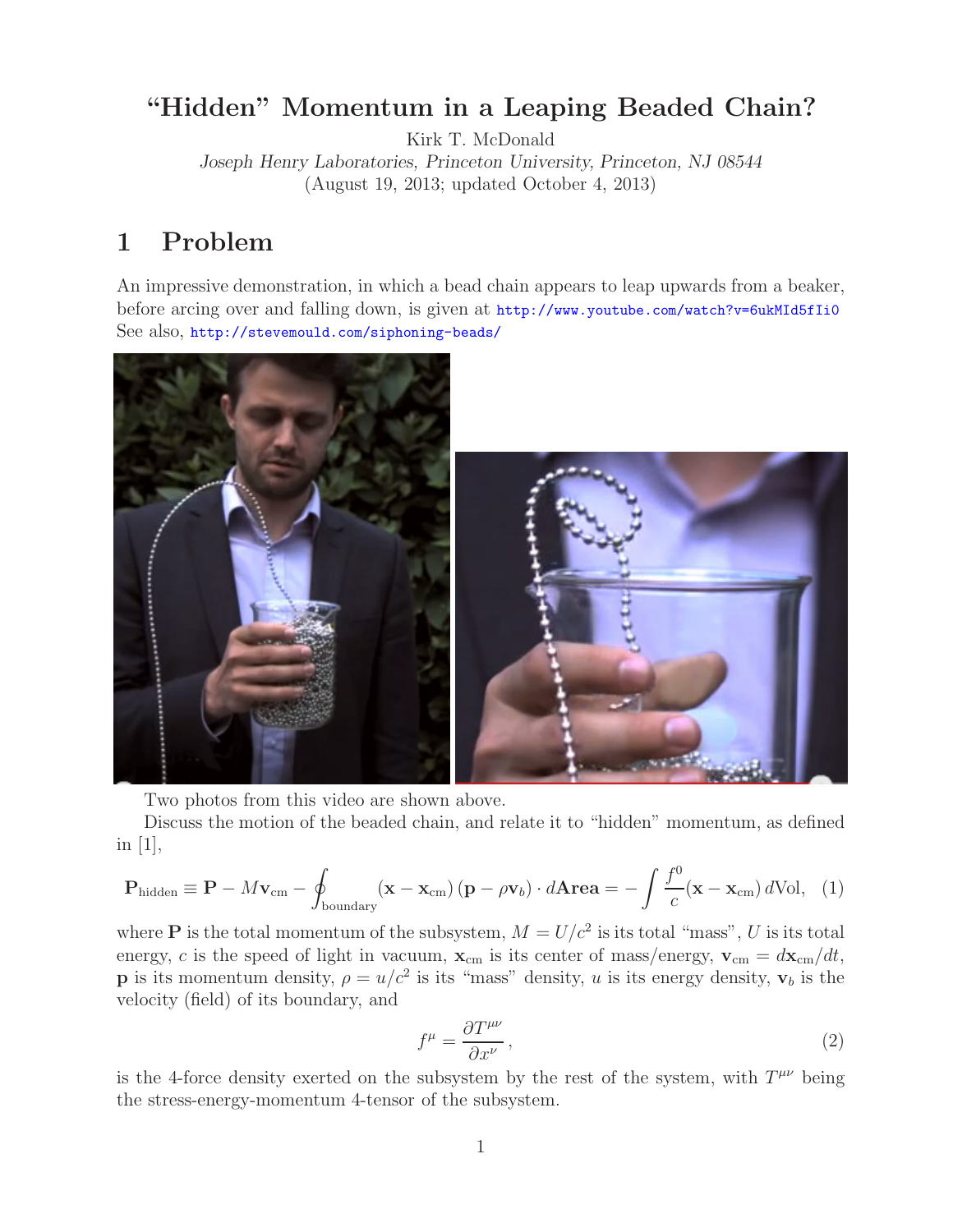## **2 Solution**

### **2.1 The Motion**

A chain can be under tension, but not under compression. The chain at rest in the beaker cannot give energy or momentum to that part of the chain which is in the air. Rather, once the chain is in the air, the weight of the lower part of the chain creates a tension in the upper part of the chain, whose arc results in a force on the bead at rest in the beaker closest to the chain in the air. This force has both a vertical and horizontal component in general, which gives the bead an initial horizontal and vertical momentum.

The force of gravity eventually converts the upward vertical momentum into a downward momentum.

The chain in the air is observed to be essentially vertical at points below the level of the beaker, which means that the initial horizontal momentum of a bead has "disappeared" by the time that it falls vertically. It must be that the momentum of a bead is transferred to beads closer to the beaker as the bead travels in the arc.

Furthermore, once a quasi steady "flow" of the chain is achieved, the chain is nearly vertical just above the beaker. Of course, the momentum imparted by the moving chain to beads still at rest becomes part of the momentum of the moving chain, and is not "lost".

The motion must be started by pulling on the chain, typically such that it initially makes contact with the rim of the beaker, while the chain "lifts free" of the rim as the motion develops into a quasi steady state. In this quasistatic configuration a bead has very little horizontal momentum at both the beginning and the end of its motion, yet the bead moves horizontally during the motion, first picking up horizontal speed, then losing it. The horizontal momentum of the beads is essentially fixed in space, while the chain moves through this fixed pattern of stored momentum, without carrying any horizontal momentum away from the arc of the chain.

If we define the part of the chain that is in the air and above the height of the beaker as the subsystem of interest, then the center of mass of this subsystem is at rest in the lab frame (except for a tiny Zitterbewegung of amplitude  $\approx$  interbead spacing). Meanwhile, the beads have horizontal motion, and nonzero associated horizontal momentum  $P_x$ . If we suppose in the first photograph on p. 1 that the x-axis points to the left, then the momentum stored in the chain points to the left:  $P_x > 0$ .

This is a very peculiar situation, encountered mainly in "static" electromechanical systems in which the electromagnetic fields are static and the system appears to be at rest, such that the stored electromagnetic field momentum is nonzero, while the system also possesses a "hidden" mechanical momentum equal and opposite to the electromagnetic field momentum. The unusual character of such examples was first pointed out by Shockley  $[2].<sup>1</sup>$ 

Before assessing whether or not the present example contains "hidden" momentum, we first present a model of the motion which permits simple analytic estimates.

<sup>1</sup>Other "mechanical" examples with some relation to the present case, but with simpler motion, are discussed in  $[3, 4, 5]$ .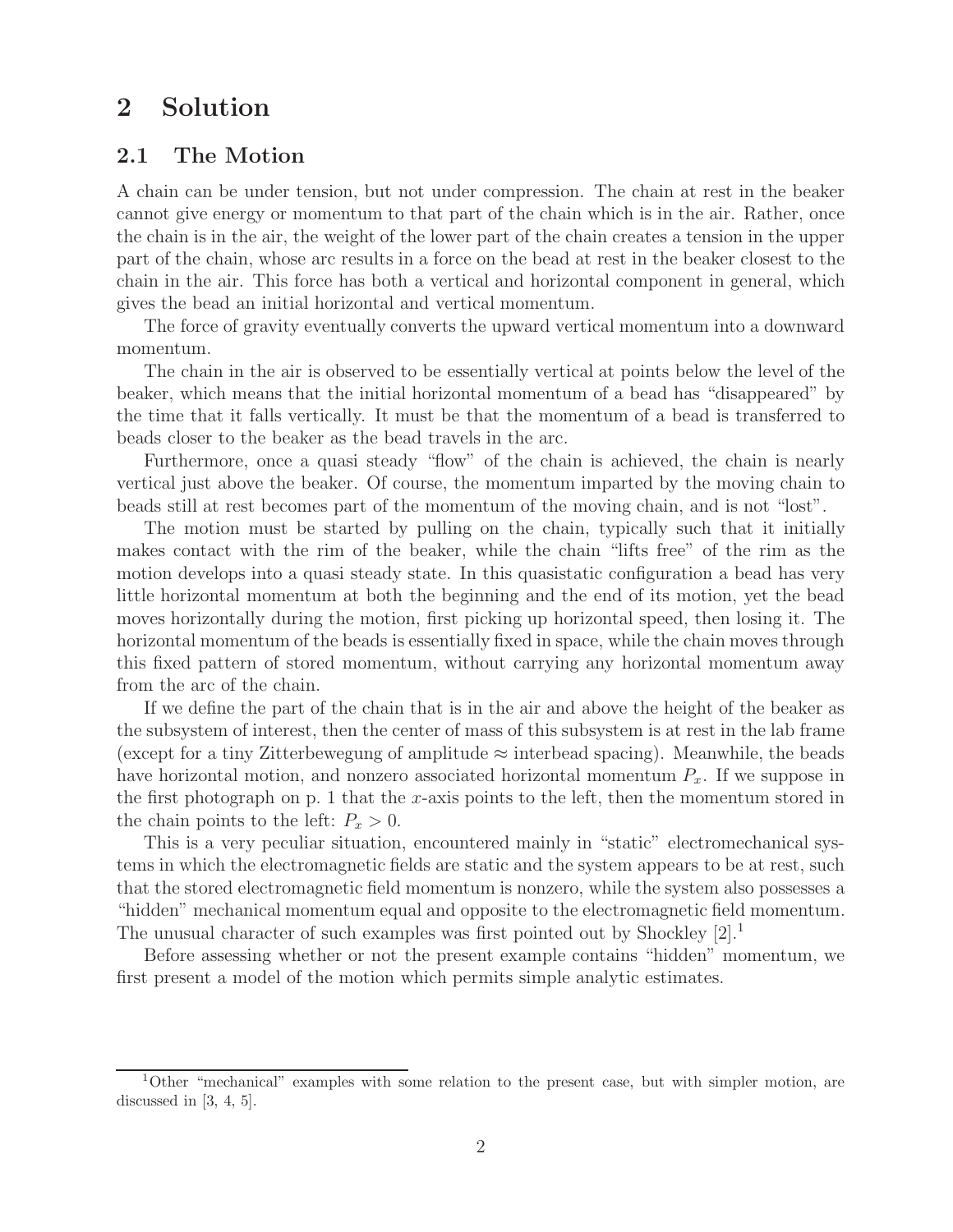### **2.2 Model Calculations**

A feature seen in the video of the leaping chain is that there is an initial transient phase during which the height of the peak of the arc above the beaker increases, before stabilizing at, say, say height h.

Analysis of the video indicates that  $h \approx 0.25$  m when the height of the beaker above the floor was  $H \approx 1.2$  m, and the speed of the chain was  $v \approx 6$  m/s,<sup>2</sup>

http://www.empiricalzeal.com/2013/07/01/the-physics-of-that-gravity-defying-chain-of-metal-beads/

Also, distance between the point on the falling chain at the same height as the beaker and the latter is roughly that same as the height h above the beaker of the top of the chain's trajectory.

#### **2.2.1 Nonconservation of Energy**

The kinetic energy  $mv^2/2$  of a bead of mass m on the moving chain is less than or equal to the gravitational potential energy  $mqH$  while the bead falls to the floor at height H below the initial position of the bead,

$$
v \le \sqrt{2gH}.\tag{3}
$$

While energy is conserved, to a good approximation, in the rapid acceleration of a bead from rest,<sup>3</sup> it appears from eq.  $(22)$  of sec. 2.2.3 that about  $3/8$  of the kinetic energy expected from the change in gravitational potential energy of the chain is "lost" before the chain hits the floor. This loss of kinetic energy is presumably due to inelastic collisions between the beads and the links of the bead chain, which occurs primarily in the quasivertical portion of the chain below the height of the beaker (where the observer tends to ignore possible perturbations to the falling motion).

That is, the mechanical construction of the beaded chain, which permits considerable loss of energy in bead/link collisions, is essential to the demonstration, which would not work well using, say, a string.

$$
T = \rho g H = \frac{\Delta P}{\Delta t} = \frac{\rho L v}{2l/v} = \frac{\rho L v^2}{2l}, \qquad v^2 = 2gH\frac{l}{L}.
$$
\n
$$
(4)
$$

During this time the chain does work  $W = Tl = \rho g H l$ , and the gain in kinetic energy of the bead is  $\Delta KE = \rho Lv^2/2 = \rho q Hl = W.$ 

Hence, all of the work done by the chain in accelerating the beads appears as the kinetic energy of the beads, to a good approximation.

A corollary of the above analysis is that the distance l over which a bead is accelerated equals the bead spacing L, assuming that  $v^2 = 2qH$  as holds if the potential energy released by the falling chain appears entirely as its kinetic energy.

<sup>&</sup>lt;sup>2</sup>The link actually reports  $v \approx 3$  m/s, but I suspect that there was a factor of 2 misunderstanding as to the frame rate of the camera. I will clarify this later in our own experiments.

<sup>&</sup>lt;sup>3</sup>We suppose the bead spacing along the chain is L when the chain is under tension, and that a bead initially at rest is accelerated up to speed v over distance  $l$  (which may differ from  $L$ ). This acceleration lasts approximately  $\Delta t = l/(v/2) = 2l/v$ . During this time a bead, of mass  $m = \rho L$ , where  $\rho$  is the (average) linear mass density of the chain, takes on momentum  $\Delta P = \rho Lv$  due to the tension  $T = \rho gH$  in the chain at the height of the beaker (as confirmed by the more detailed analysis in sec. 2.2.3 below). Hence,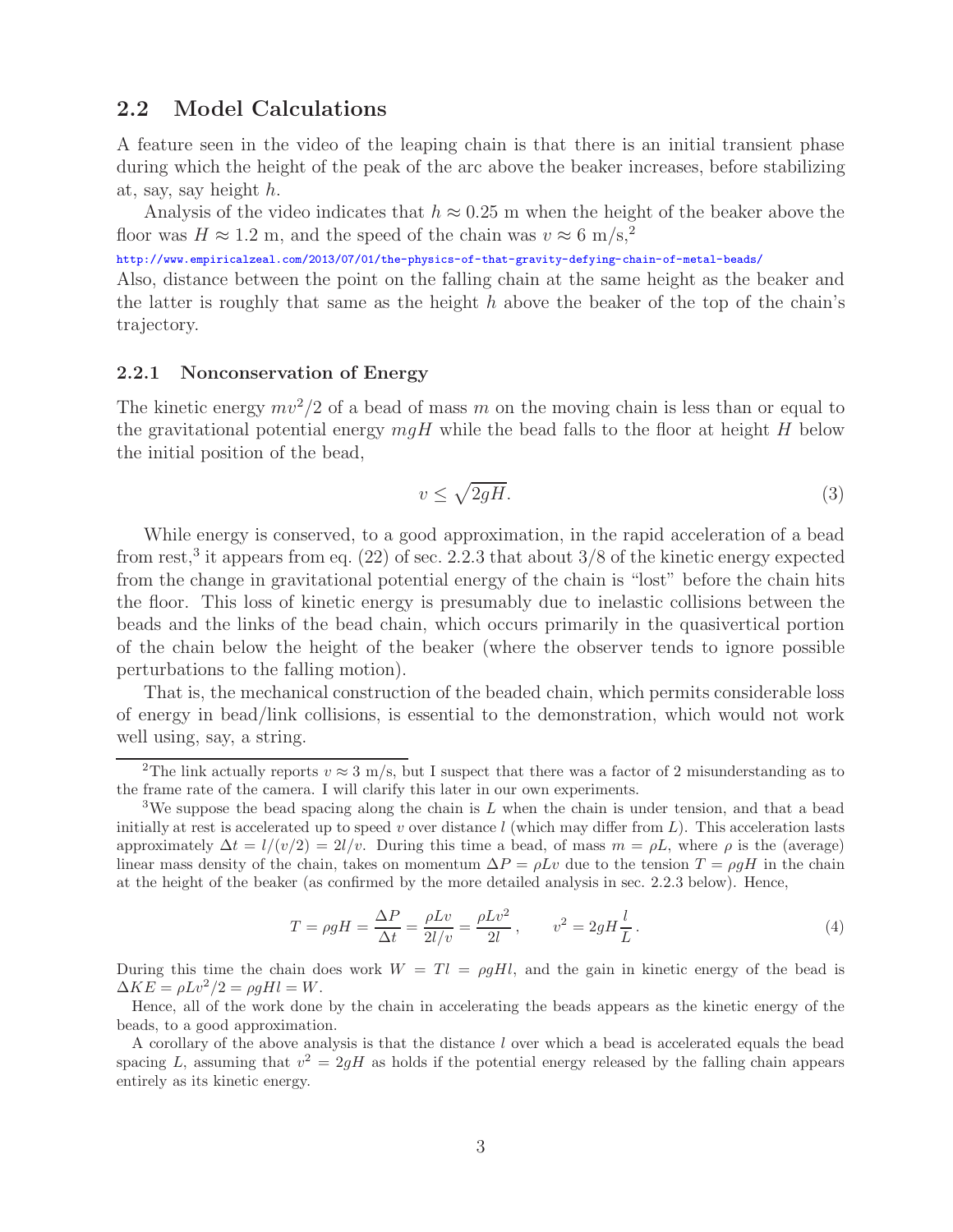#### **2.2.2 Momentum of the Chain**

We model the chain in a  $x-y$  coordinate system with origin at the top of the trajectory, with the x-axis horizontal and to the left in the first figure on p. 1 (such that the velocity component  $v_x$  is always positive), and with the y-axis downwards.

The angle of the chain with respect to the positive x-axis is denoted as  $\theta$ , such,

$$
\tan \theta = \frac{dy}{dx} \equiv y', \qquad \cos \theta = \frac{1}{\sqrt{1 + y'^2}}, \qquad \sin \theta = \frac{y'}{\sqrt{1 + y'^2}}.
$$
\n<sup>(5)</sup>

The chain has constant speed  $v$  everywhere along the portion that is in the air. Hence the components of the velocity and of the acceleration of the chain are,

$$
v_x = \frac{dx}{dt} \equiv \dot{x} = v \cos \theta = \frac{v}{\sqrt{1 + y'^2}}, \qquad v_y = v \sin \theta = \frac{v y'}{\sqrt{1 + y'^2}} = v_x y', \tag{6}
$$

The element of the chain that occupies interval dx has length  $ds = \sqrt{1 + y'^2} dx$ , and mass  $dm = \rho \sqrt{1 + y'^2} dx$ , where  $\rho$  is the (average) linear mass density of the chain. The horizontal component on the momentum in the moving chain is,

$$
P_x = \int dm \, v_x = \int \rho \sqrt{1 + y'^2} \, dx \frac{v}{\sqrt{1 + y'^2}} = \rho v w,\tag{7}
$$

independent of the shape of the trajectory of the chain, where  $w$  is the horizontal width of that trajectory.

As the chain pulls on beads initially at rest in the beaker, it gives them momentum. However, this momentum becomes part of that accounted for in eq. (7) and so does not change the value of  $P_x$ .

If the chain hits the floor with a nonzero horizontal velocity, then momentum would be transferred from the chain to the floor, and  $P_x$  would decrease. The empirical evidence is that the chain is rather vertical as it approaches the floor, such that transfer of momentum to the floor appears to be a rather small effect, and  $P_x$  is essentially constant at the initial value given by pulling on the chain to start its motion.

In the model given below for the steady-state trajectory of the chain, its reaches the floor with a small horizontal component  $v_x$  to its velocity, whereas the actual  $v_x$  at the floor appears to be negligible.

#### **2.2.3 Equilibrium Trajectory of the Chain**

The components of the acceleration of the chain follow from eq. (6) as,

$$
a_x = -\frac{v y' \dot{y}'}{(1+y'^2)^{3/2}} = -\frac{v y' y'' v_x}{(1+y'^2)^{3/2}} = -\frac{v^2 y' y''}{(1+y'^2)^2}, \qquad a_y = v_x \dot{y}' + a_x y' = \frac{v^2 y''}{(1+y'^2)^2}, \quad (8)
$$

using  $\dot{y}' = y''v_x$ . Note that  $y'' > 0$  on the downward-arcing trajectory of the chain, since y is positive downwards.

The tension in the chain is T, and we write  $T(0) = T_0$  for the tension at the top of the trajectory, where  $x = y = y' = 0$ .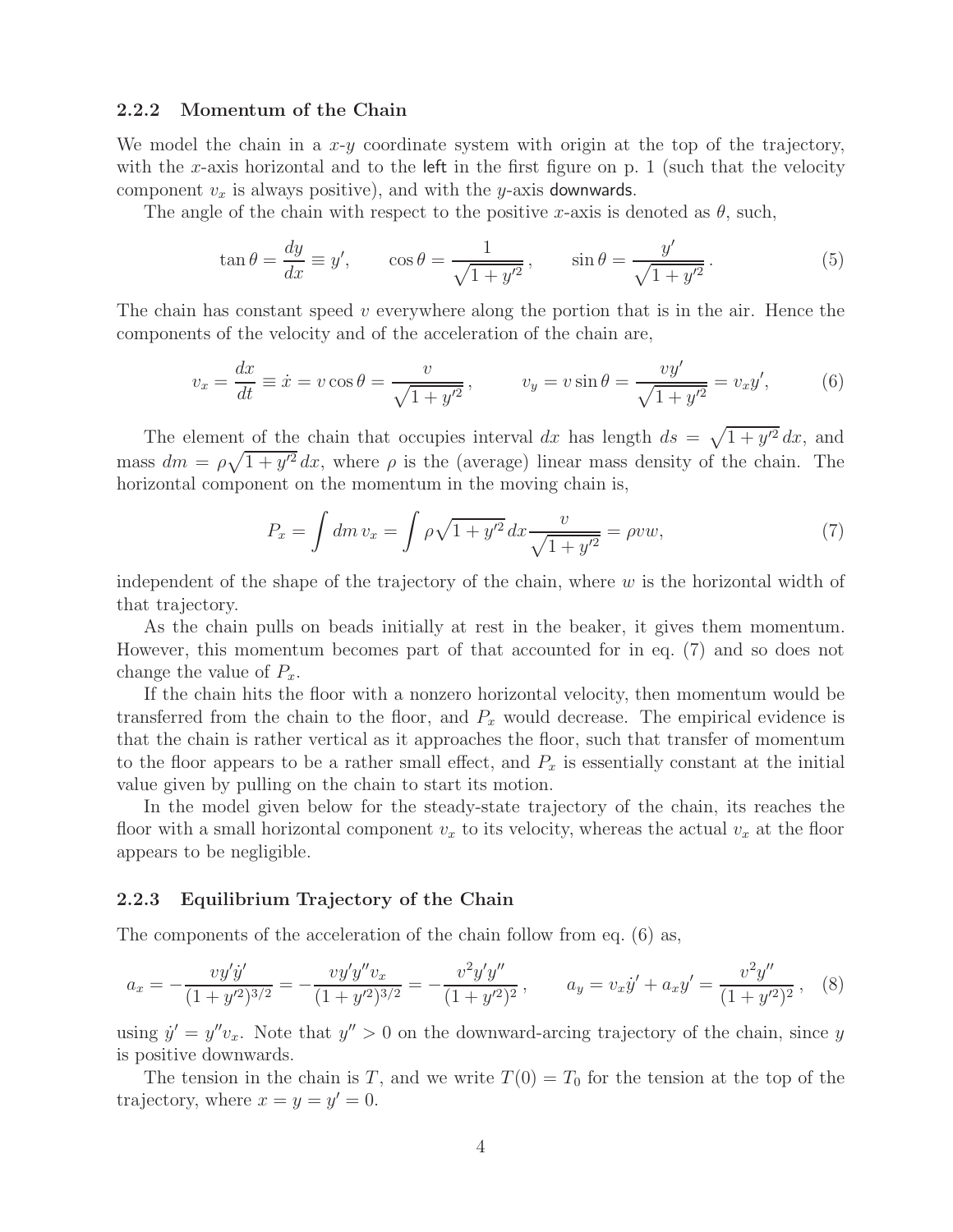The horizontal equation of motion for an element of the chain is,

$$
dm\,a_x = -\frac{\rho v^2 y' y''}{(1+y'^2)^{3/2}}\,dx = \frac{dT_x}{dx}\,dx = \frac{d}{dx}\left(\frac{T}{\sqrt{1+y'^2}}\right)\,dx = \frac{T'(1+y'^2) - Ty'y''}{(1+y'^2)^{3/2}}\,dx,\tag{9}
$$

$$
(T - \rho v^2) y' y'' = T'(1 + y'^2). \tag{10}
$$

Similarly, the vertical equation of motion is (for  $y$  positive downwards),

$$
dm\,a_y = \frac{\rho v^2 y''}{(1 + y'^2)^{3/2}} dx = dm\,g + \frac{dT_y}{dx} dx = \rho g \sqrt{1 + y'^2} dx + \frac{d}{dx} \left(\frac{T y'}{\sqrt{1 + y'^2}}\right) dx
$$

$$
= \rho g \sqrt{1 + y'^2} dx + \frac{T' y'(1 + y'^2) + T' y''}{(1 + y'^2)^{3/2}} dx,
$$
(11)

$$
(T - \rho v^2)y'' + T'y'(1 + y'^2) = -\rho g (1 + y'^2)^2.
$$
 (12)

Multiplying eq  $(12)$  by y' and using eq.  $(10)$ , we find,

$$
T' = -\rho gy', \qquad T = T_0 - \rho gy. \tag{13}
$$

That is, the tension in the chain is highest at the top of the trajectory, and, at a lower height y, is less than the maximum tension  $T_0$  by the weight *ρgy* of length y of the chain. The floor is at  $y = h + H$ , and the tension T goes to zero there. Hence,

$$
T_0 = \rho g (h + H). \tag{14}
$$

Using eq.  $(13)$  in  $(10)$ , we have,

$$
(-\rho gy + T_0 - \rho v^2) y' y'' = -\rho gy'(1 + y'^2), \qquad \frac{y'y''}{1 + y'^2} = \frac{\rho gy'}{\rho gy - T_0 + \rho v^2},
$$
(15)

which integrates to,

$$
\frac{1}{2}\ln(1+y'^2) = \ln(\rho gy - T_0 + \rho v^2) - \ln C.
$$
\n(16)

At the top of the trajectory,  $y = 0 = y'$ , so,

$$
C = \rho v^2 - T_0 = \rho [v^2 - g(h + H)], \qquad y''(y = 0) = \frac{\rho g}{C} \equiv \frac{1}{R_0},\tag{17}
$$

where  $R_0$  is the radius of curvature of the trajectory at its apex. The constant  $C$  must be positive, which implies (recalling eq. (3)) that,

$$
\sqrt{2gH} > v > \sqrt{g(H+h)}.
$$
\n(18)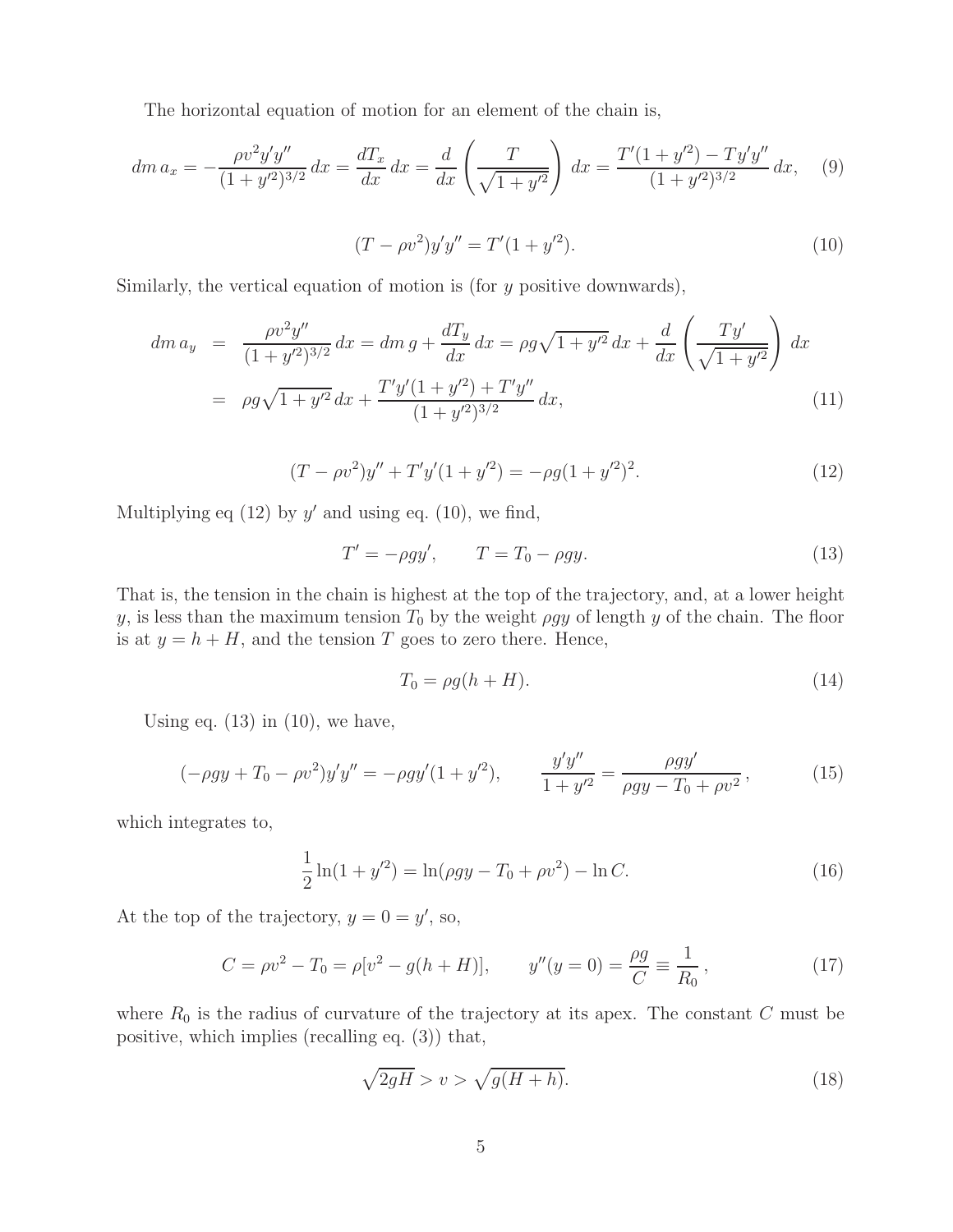Then, eq. (16) leads to,

$$
1 + y'^2 = \left(1 + \frac{\rho gy}{C}\right)^2 = \left(1 + \frac{y}{R_0}\right)^2, \qquad y'(x > 0) = \sqrt{\left(1 + \frac{y}{R_0}\right)^2 - 1} = \sqrt{\frac{y^2}{R_0^2} + 2\frac{y}{R_0}}\tag{19}
$$

which integrates to,

$$
|x| = R_0 \ln \left[ 2 + \frac{y}{R_0} + 2\sqrt{\frac{y^2}{R_0^2} + 2\frac{y}{R_0}} \right] + D. \tag{20}
$$

To have  $x = 0 = y$  at the top of the trajectory, we need  $D = -R_0 \ln 2$ , and hence,

$$
\frac{|x|}{R_0} = \ln\left[1 + \frac{y}{R_0} + \sqrt{\left(1 + \frac{y}{R_0}\right)^2 - 1}\right], \quad e^{-|x|/R_0} = 1 + \frac{y}{R_0} + \sqrt{\left(1 + \frac{y}{R_0}\right)^2 - 1}.\tag{21}
$$

The figure below shows a trajectory computed from eq. (21) for scale factor  $R_0 = 1$ . The behavior in the photograph on p. 1, in which the height  $h$  of the top of the arc above the beaker is roughly equal to the width of the curve at the height of the beaker, corresponds to a beaker position of (-2.5,5) in the scaled coordinates. That is, fitting to the shape of the upper portion of the arc implies,

$$
\frac{\rho gh}{C} = 5, \qquad \frac{gh}{5} = \frac{C}{\rho} = v^2 - g(h+H), \qquad v^2 = g\left(H + \frac{6h}{5}\right) \approx \frac{5gH}{4}, \qquad R_0 = \frac{h}{5}, \tag{22}
$$

in "reasonable" agreement with the reported data.

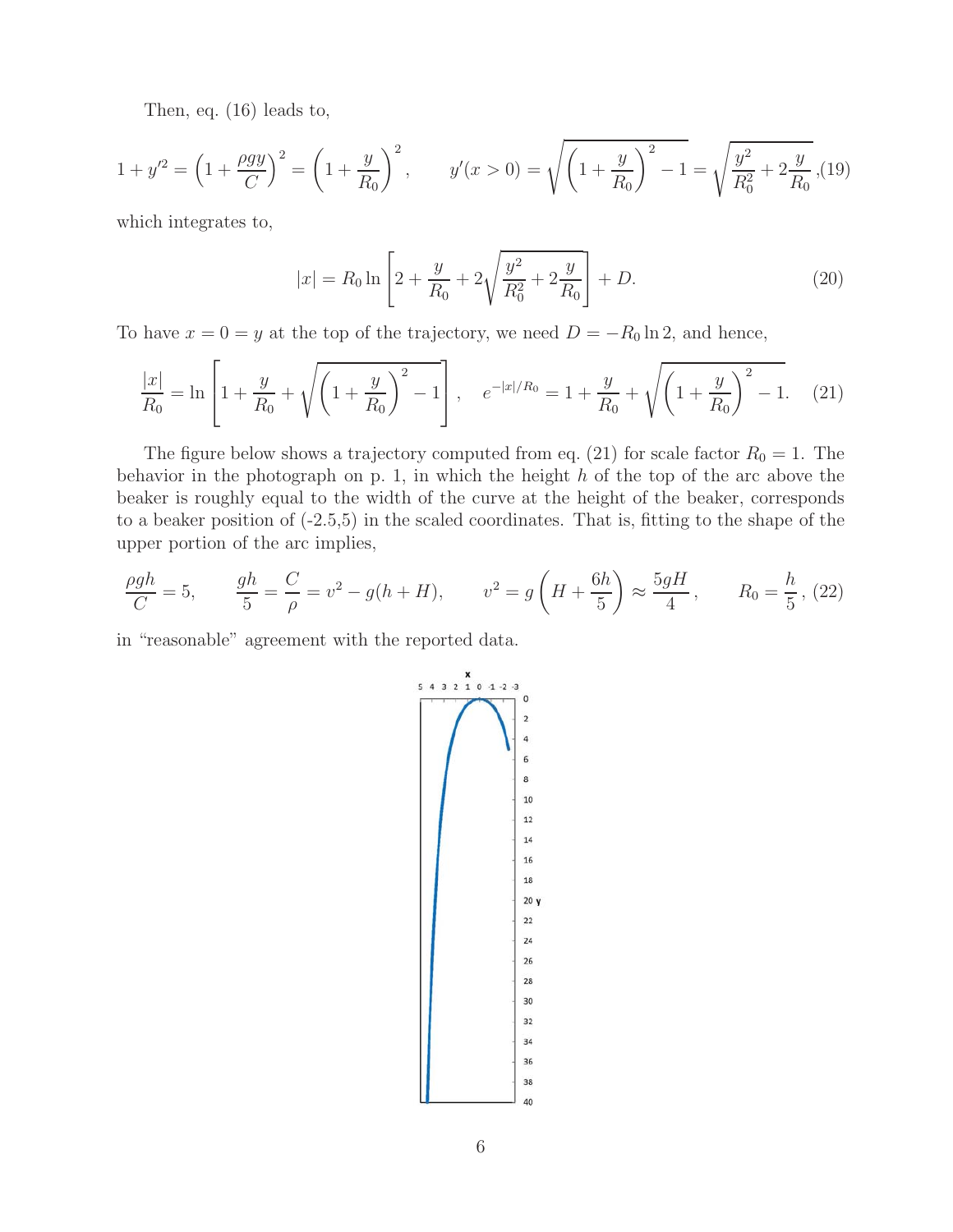#### **2.2.4 Wave Velocity**

The speed of transverse waves on the chain is given by,

$$
v_{\text{wave}}(y) = \sqrt{\frac{T}{\rho}} = \sqrt{g(H + h - y)},\tag{23}
$$

which is maximal at the top of the arc,  $v_{\text{wave,max}} = \sqrt{g(H + h)} < v$ , recalling eq. (18). However, the wave velocity at the top is quite close to the chain velocity  $v^4$ .

A famous result is that if the wave velocity equals the speed of a rope/chain, then a perturbed waveform which propagates in the opposite direction to the motion of the chain appears to be "frozen" in space. See, for example, [7].

The author does not interpret the video as providing evidence for counterpropagating waves with "frozen" waveforms. Rather, the chain just above the beaker shows substantial transverse perturbations which are quickly damped, such that these perturbations are hardly visible after the peak of the arc. This rapid damping gives the waveform of the chain a kind of stability, rather than  $v_{\text{wave}}$  being close to the chain speed v.

### **2.3 "Hidden" Momentum**

Consideration of "hidden" momentum in electromechanical systems has led to a general definition (inspired by discussions with D. Vanzella [8]) of this concept, as given above in eq. (1).

In the present example,  $\mathbf{v}_{cm} = 0 = \mathbf{v}_{\text{boundary}}$  for the subsystem consisting, say, of the arc of the chain above the beaker  $(0 \le y \le h)$ , while that portion of the moving chain possesses nonzero horizontal momentum  $P_x$ ,

$$
P_x = \int_{-w/2}^{w/2} \rho \sqrt{1 + y'^2} \, dx \, \gamma v_x = \gamma \rho v w. \tag{24}
$$

where  $w$  is the horizontal width of the subsystem, and,

$$
\gamma = \frac{1}{\sqrt{1 - v^2/c^2}} \approx 1 + \frac{v^2}{2c^2}.
$$
\n(25)

Hence,  $P_x - Mv_{\text{cm},x} = P_x$  is nonzero.

The boundary of the subsystem has two points,  $x = \pm w/2$ ,  $y = h$ , at the ends of arc above the height of the beaker, and the boundary integral in eq. (1) has horizontal component,

$$
\oint_{\text{boundary}} (x - x_{\text{cm}}) (\mathbf{p} - \rho \mathbf{v}_b) \cdot d\mathbf{Area} = 2 \frac{w}{2} \gamma \rho v = P_x,\tag{26}
$$

since  $v_b = 0$  at the boundary points, and  $d$ **Area** points in the negative-z direction. Thus, the "hidden" momentum according to definition (1) is zero,

$$
\mathbf{P}_{\text{hidden}} = \mathbf{P} - M\mathbf{v}_{\text{cm}} - \oint_{\text{boundary}} (\mathbf{x} - \mathbf{x}_{\text{cm}}) (\mathbf{p} - \rho \mathbf{v}_b) \cdot d\mathbf{Area}
$$
  
=  $P_x - 0 - P_x = 0.$  (27)

<sup>4</sup>An amusing factoid about waves on vertical chains is that the acceleration of a pulse is  $a = dv(y)/dt =$  $(dv/dy)(dy/dt) = \pm g/2$  [6].